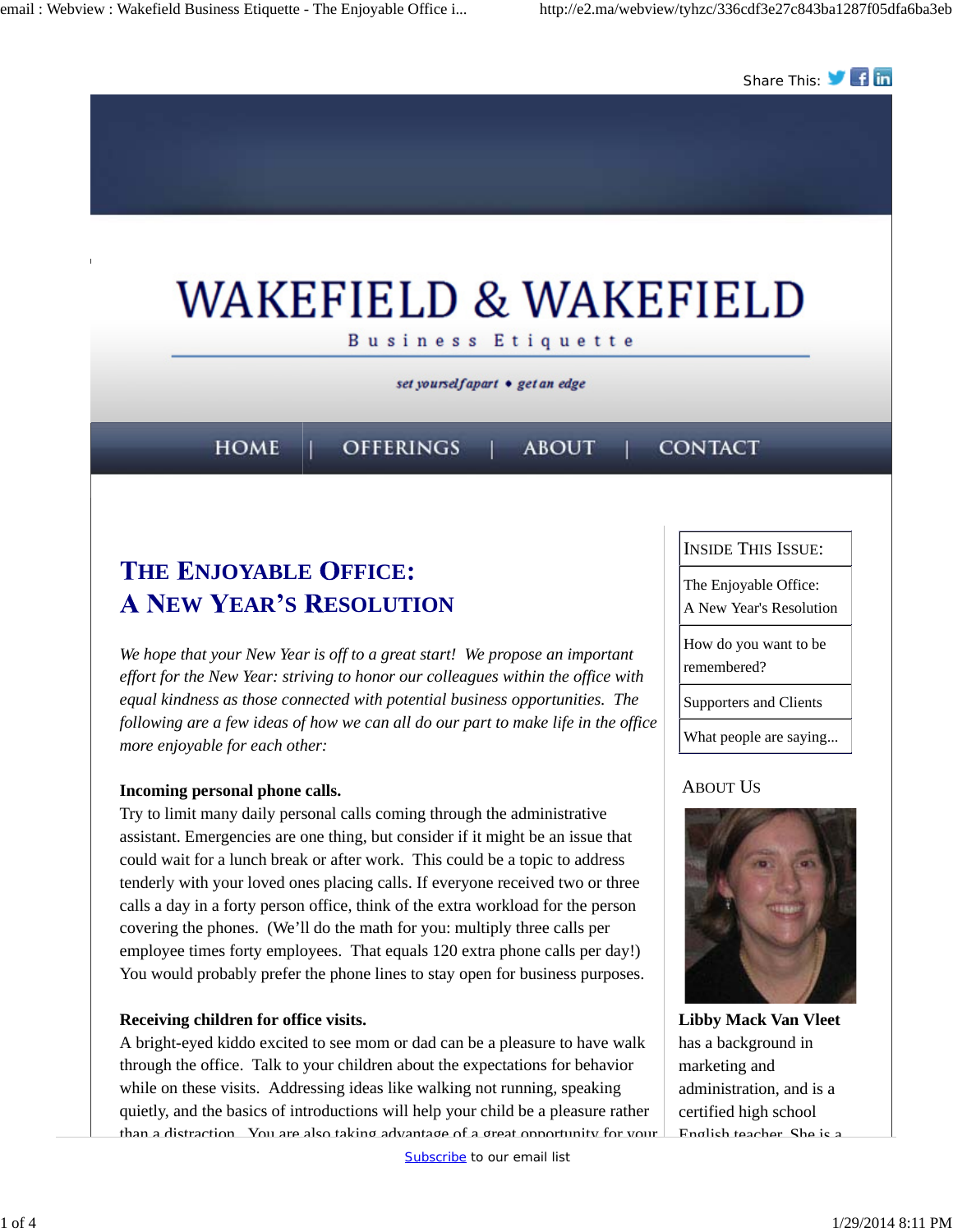children to practice these important life skills.

#### **Eating at your desk.**

Be sensitive to others around you when grabbing a quick meal while working. Clear your food and soda can once you have finished, or at least tuck them away discreetly if you would like to enjoy more later. Avoid noisy food or choices that have a strong odor. Remember your colleagues around you may not want to hear, smell or step on the popcorn you brought in for a snack.

#### **Sharing.**

Whether it is the copier machine or the kitchen, if it is empty fill it, if it is broken fix it, or notify the appropriate channel for repair. Leave common equipment and spaces in the condition you would want to find it yourself, whether it is pushing in a chair, rinsing a coffee mug, or refilling the paper. Take care of things if you can, and avoid the "it's not my job" syndrome.

#### **Helping.**

If you notice an officemate with full hands trying to navigate the double doors leading to the elevator down the hall, rush to lighten their load or hold the door for them. If someone is working late on a collating task that you could spend a few minutes on to help, do it! You may not receive a bonus check but you will be the recipient of immense gratitude and good will.

*Good luck in the New Year. We hope you find these tips on calling, visiting, eating, sharing and helping useful. Make life in the office happier and more productive in 2012!*

## **OW DO YOU WANT TO BE REMEMBERED**

Libby Van Vleet and her father Wake Mack promote business etiquette. It is a smart and easy way to retain clients. Increase business earnings and sales. It is time to take your employees to the next level.



When you retain the services of Wakefield & Wakefield, be prepared for success as your staff members maximize their potential and exceed expectations.

Set yourself apart to get an edge. People will remember!

*For further information about Wakefield & Wakefield, contact Libby at 503-893-9253 or libby@wakefieldetiquette.com.*

graduate of Colorado College and Chapman University.



**Wake Mack** is a former lawyer, local businessman and financial services development officer. He graduated from Notre Dame, Willamette College of Law, and served in the U.S. Marines Corps.

www.wakefieldetiquette.com 503-893-9253

#### WISE WORDS

"There is no accomplishment so easy to acquire as politeness, and none more profitable."

*– George Bernard Shaw*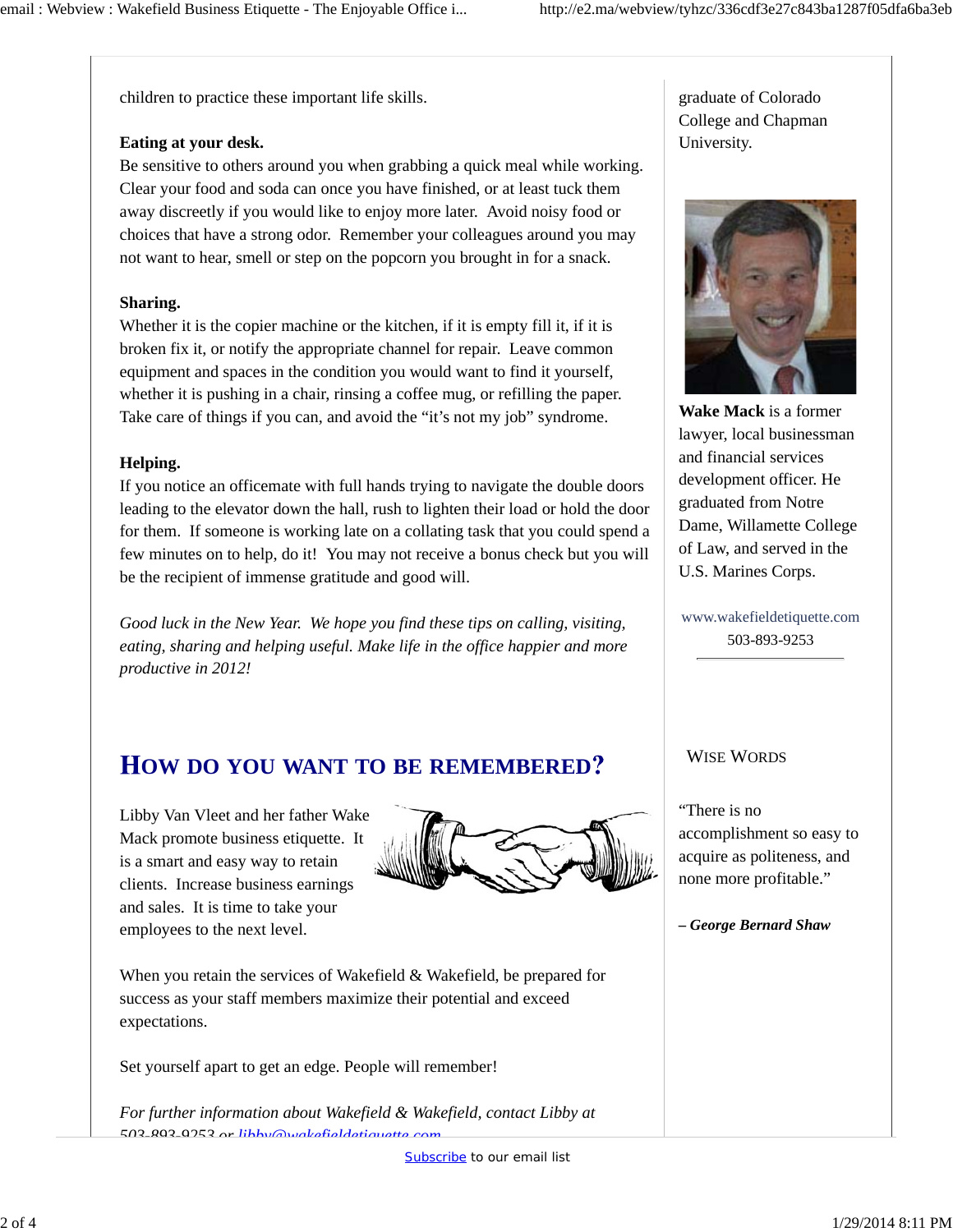### **UPPORTERS AND LIENTS**

#### *Thanks to all of our fabulous clients and supporters.*

- Arlington Club Speakers Corner Arlington Club
- CB Richard Ellis, Inc. Mike Wells, Managing Director
- Isler Northwest LLC Tania Gitch, C.P.A.
- National Charity League, Inc. Sarah Allen, Portland Chapter
- Washington Trust Bank Linda Williams, President, Oregon Region



"Thank you. All of us have more than a few important take-aways – and it was fun too."

*Linda Williams, President, Washington Trust Bank, Oregon Region*

"Thank you for your wonderful presentation today. My colleagues and I enjoyed it immensely and are sure we will put it to good use." *Ray Jordan, President, Ray Jordan, PC*

"Thank you for facilitating the wonderful session on business etiquette today. I appreciated you sharing personal, real life anecdotes illustrating why good manners and professional behavior are always in fashion." *Tina Alexander, Director, MBA for Professionals, Willamette University MBA*

"Thank you, Wake -- You and Libby were a breath of fresh air for us. Thank you for taking your time to share such timeless information with us." *John Chambers, C.P.A., Isler Northwest LLC*

#### Sources:

Baldrige, Letitia. Letitia Baldrige's New Complete Guide to Executive Manners. New York: Maxwell Macmillan International, 1993. Print.

Post, Peggy, and Emily Post. Emily Post's Etiquette: The Definitive Guide to Manners, Completely Revised and Updated. New York: HarperCollins, 2004. Print.